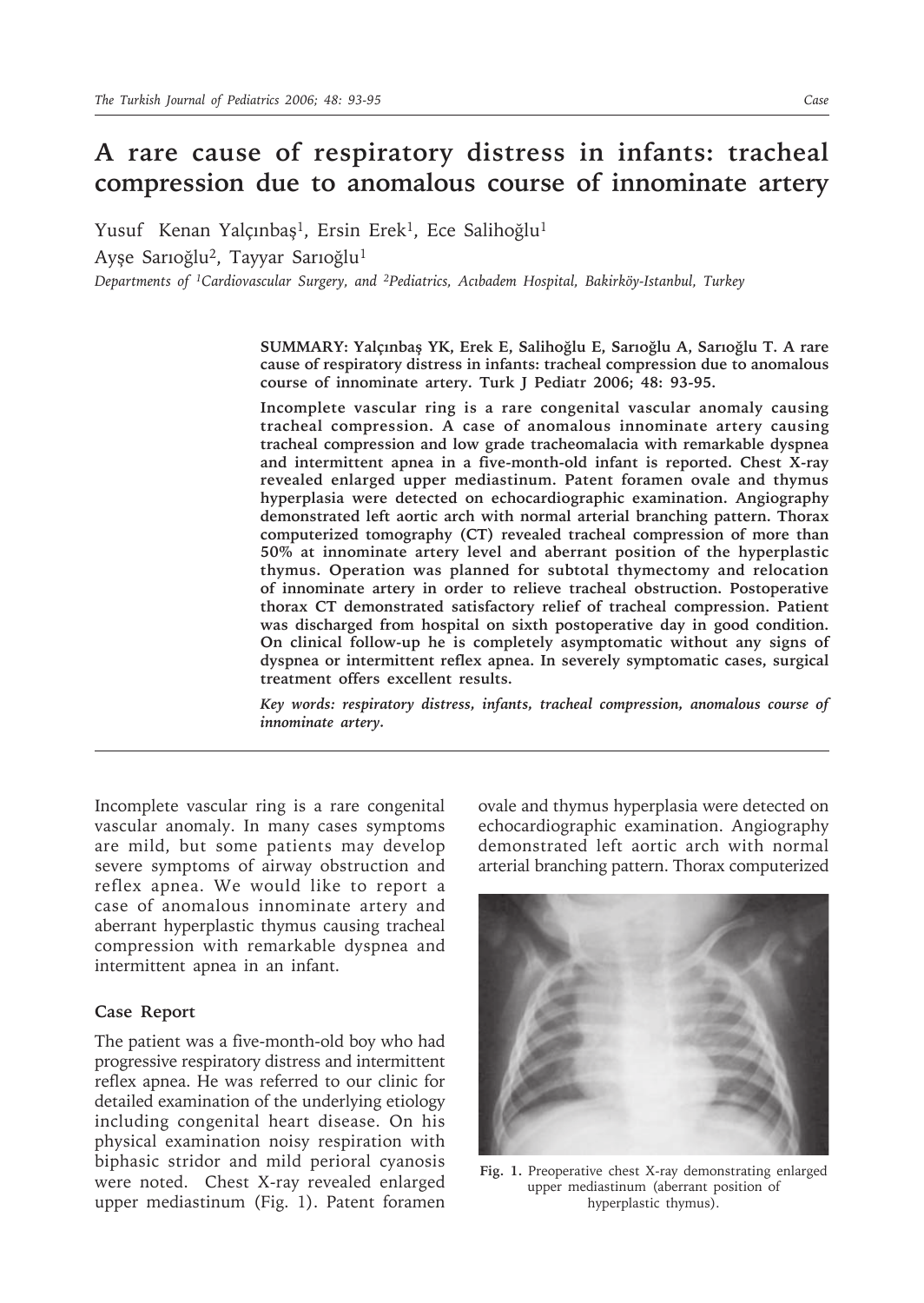tomography (CT) revealed tracheal compression of more than 50% at innominate artery level and aberrant position of the hyperplastic thymus (Fig. 2a). Direct laryngoscopy demonstrated grade 1 tracheomalacia. Operation was planned for subtotal thymectomy and relocation of innominate artery in order to relieve tracheal obstruction.

After median sternotomy and subtotal resection of thymus gland, anomalous origin and course of the innominate artery from the left aortic arch were detected. The innominate artery was crossing over the trachea from left to right in an oblique fashion and the central portion of the trachea above the bifurcation of left and right main bronchus was compressed



**Fig. 2a.** Preoperative thorax CT demonstrating enlarged thymus and innominate artery compressing the trachea. IA: Innominate artery.

(Fig. 3a, 3b). Relocation of innominate artery by arteriopexy technique was preferred as the surgical treatment. To accomplish suspension of the artery, several superficial sutures were placed on the innominate artery and then these sutures were fixed to the posterior aspect of the right side of the upper sternum.

Postoperative period was uneventful and the patient was extubated three hours after the operation without any problem. Postoperative thorax CT demonstrated satisfactory relief of tracheal compression (Fig. 2b). Patient was discharged from hospital on sixth postoperative day in good condition. On clinical follow-up he is completely asymptomatic without any signs of dyspnea or intermittent reflex apnea.



**Fig. 3a.** Normal branching pattern of left aortic arch. IA: Innominate artery, LCA: Left carotid artery, LSA: Left subclavian artery.



**Fig. 2b.** Postoperative thorax CT demonstrating position of innominate artery and decompressed trachea after subtotal thymectomy and arteriopexy. IA: Innominate artery.



**Fig. 3b.** Anomalous origin and course of innominate artery resulting in tracheal compression. IA: Innominate artery, LCA: Left carotid artery, LSA: Left subclavian artery.